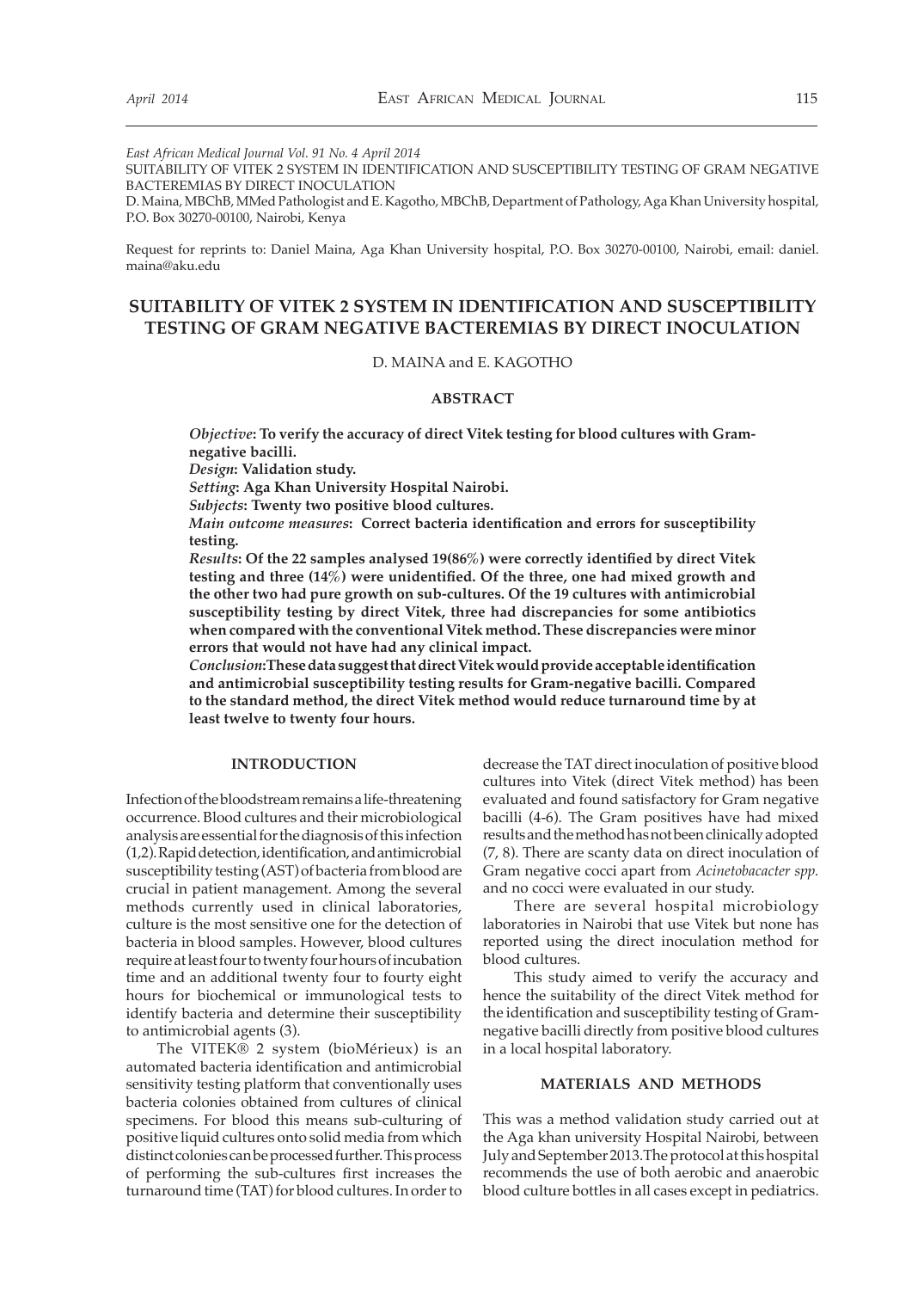All blood cultures were screened using BACTEC™ 9050 (Becton, Dickinson and Company) and upon flagging a Gram stain was made from the culture bottle. Cultures that had a mono-microbial population of gram negative bacilli were processed through the direct Vitek method and the conventional procedure.

All positive blood cultures with gram negative bacilli were eligible for inclusion into the study. For any patient, only the first positive blood culture of any bacteraemic episode was included and cultures in which Gram stain indicated polymicrobial growth were excluded. A minimum of twenty specimens are required for method validation and twenty two blood cultures formed the study

*Direct inoculation of the Vitek System:* A serum separator tube was filled with four millilitres of aseptically aspirated blood from a positive blood culture bottle. It was then spun at 4000 rpm for ten minutes and the supernatant was removed. The buffy layer was emulsified into three millilitres of saline to obtain a McFarland standard of between 0.6 and 0.8.(Modified bruins method) (8).

Bacteria identification and AST were performed using the Vitek Gram negative card and AST-GN26 card respectively. The susceptibility results were categorised as susceptible, intermediate or resistant. Purity plating was also done to exclude mixed growth.

*Conventional method of identification and susceptibility testing*: At least two millilitres were aseptically aspirated from a positive blood culture bottle and plated onto blood agar, Sabouradsagar, chocolate agar and Mackonkey agar. These were then incubated for 16 hours. The distinct colonies were picked and emulsified in saline to obtain a McFarland of 0.5 and then put into Vitek for identification and susceptibility testing as above.

*Comparison of the direct and conventional Vitek method:* For both identification and susceptibility testing, the final report issued was based on the conventional method, which was the gold standard. All antimicrobial susceptibilies were interpreted using the clinical and laboratory standards Institute criteria (CLSI 2013).

A very major error was defined as a susceptible ('S') result by the direct method and resistant ('R') by the conventional method, and a major error was defined as 'R' by the direct method and 'S' by the

conventional method. A minor error was defined as a susceptibility result of intermediate ('I') by the direct method and 'S' or 'R' by the conventional method, or 'I' by the conventional method and 'S' or 'R' by the direct method. Categorical agreement was recorded if the direct method and the conventional method were concordant.

#### **RESULTS**

A total of 22 blood cultures were analysed. The location of the patients at the time of draw is as shown (Table 1).

**Table 1** *Location of patients*

| Location     | Frequency      |
|--------------|----------------|
| <b>CTICU</b> | 1              |
| <b>HDU</b>   | 1              |
| ICU          | 5              |
| Medicine     | $\overline{2}$ |
| <b>NHDU</b>  | 1              |
| <b>NICU</b>  | 1              |
| <b>OPD</b>   | 5              |
| Pediatrics   | 3              |
| Private ward | $\overline{2}$ |
| Surgery      | 1              |
| Total        | 22             |

*Identification:* Of the twenty two blood cultures 19(86%) organisms were correctly identified by the direct Vitek method, and three (13.4%) were unidentified. Two of the unidentified were *Escherichia Coli*(*E. coli*) from anaerobic bottles and one was *Pseudomonas aeruginosa*. In one case of the unidentified *E. coli*, the purity plate had mixed growth. The other two cases had pure growth on purity plating. It's not obvious what the explanation is for the one pure *E. coli* that was unidentified but the lower rate recorded for *Pseudomonas*, a non-fermenter, may be partly a reflectionof the acknowledged superior performance of the Vitek 2 system inthe identification of *Enterobacteriaceae*, compared to non-fermenters,even from sub-cultures (9).

There was no case of misidentification (Table 2).

**Table 2**  *Organismsidentified by direct Vitek testing*

| Organism               | Tested | Correctly identified<br>by direct Vitek | Unidentified by direct<br>Vitek |
|------------------------|--------|-----------------------------------------|---------------------------------|
| Escherichia coli       |        | 7(78%)                                  | 2(22%)                          |
| Klebsiella pneumoniae  |        | $4(100\%)$                              | $0(0\%)$                        |
| Pseudomonas aeruginosa |        | $1(50\%)$                               | $1(50\%)$                       |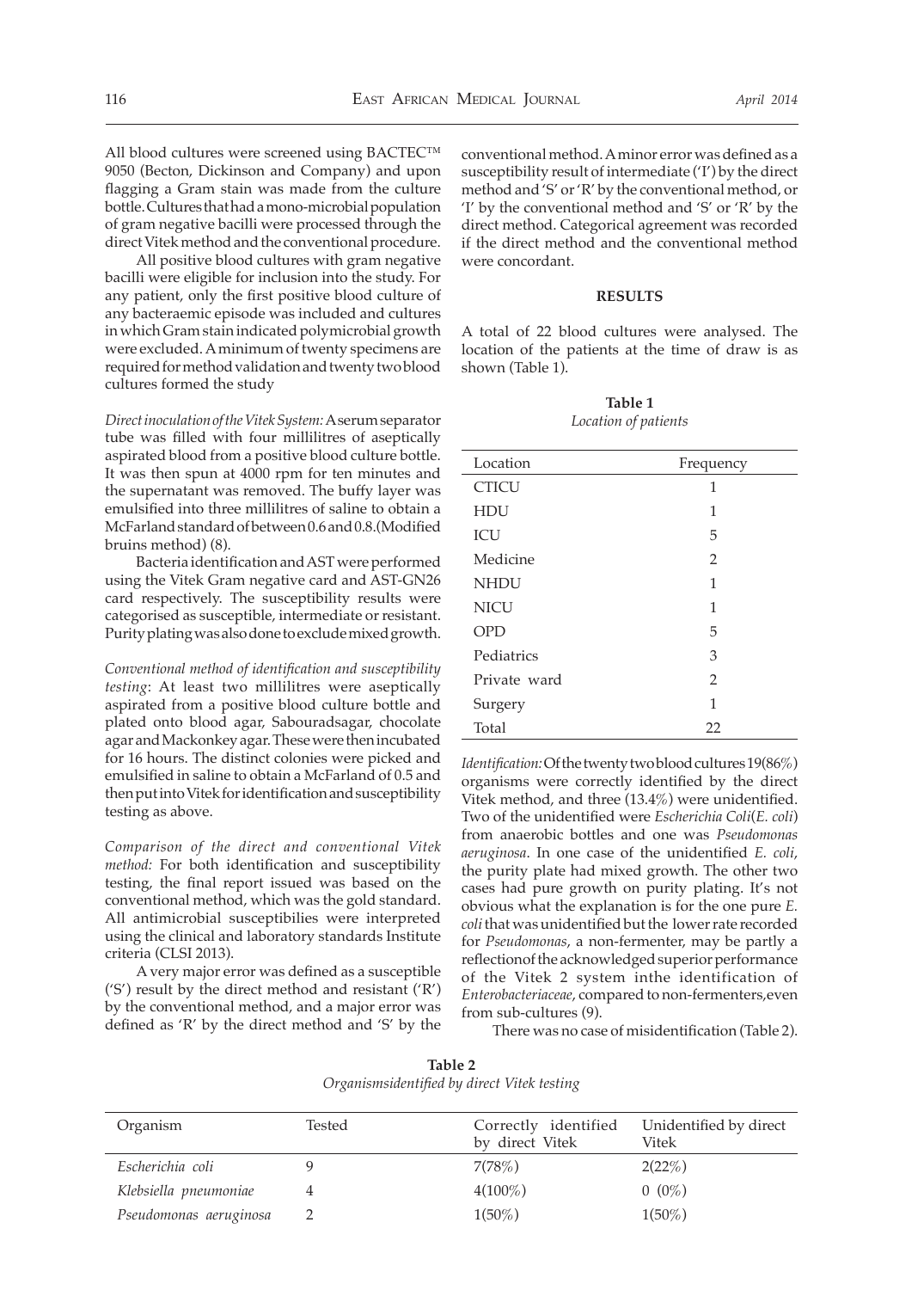| April 2014          |   | EAST AFRICAN MEDICAL JOURNAL |          |  |
|---------------------|---|------------------------------|----------|--|
| Salmonella typhi    | C | $5(100\%)$                   | $0(0\%)$ |  |
| Serratia marcescens |   | $2(100\%)$                   | $0(0\%)$ |  |

*Susceptibility testing:* Of the 19 cultures with AST by direct Vitek, three had discrepancies for some antibiotics when compared with the conventional method. These were minor errors and none would have had any clinical impact. Tobramycin is rarely used in the country and piperacillin is in most instances used in combination with tazobactam (Table 3). No very major or major errors were noted.

| Antibiotic                     | Total no of tests | No with categorical | Minor errors |
|--------------------------------|-------------------|---------------------|--------------|
|                                |                   | agreement           |              |
| Amikacin                       | 17                | $17(100\%)$         | $0(0\%)$     |
| Amoxicillin/clavulanate        | 17                | 17(100%)            | $0(0\%)$     |
| Ampicillin                     | 18                | 18(100%)            | $0(0\%)$     |
| Cefalotin                      | 17                | $15(88.2\%)$        | $2(11.8\%)$  |
| Cefepime                       | 17                | 17(100%)            | $0(0\%)$     |
| Cefotaxime                     | 22                | 22(100%)            | $0(0\%)$     |
| Cefpodoxime                    | 17                | $17(100\%)$         | $0(0\%)$     |
| Cefuroxime                     | 17                | $17(100\%)$         | $0(0\%)$     |
| Ceftazidime                    | 17                | 17(100%)            | $0(0\%)$     |
| Ciprofloxacin                  | 22                | $22(100\%)$         | $0(0\%)$     |
| Gentamicin                     | 17                | $17(100\%)$         | $0(0\%)$     |
| Meropenem                      | 17                | 17(100%)            | $0(0\%)$     |
| Piperacillin                   | 17                | $16(94.1\%)$        | $1(5.9\%)$   |
| Tobramycin                     | 17                | $16(94.1\%)$        | $1(5.9\%)$   |
| Trimethoprime/sulfamethoxazole | 22                | 22(100%)            | $0(0\%)$     |
| Total                          | 271               | 267(98.5%)          | $4(1.5\%)$   |

**Table 3** *AST comparisons* 

# **DISCUSSION**

In this study the direct Vitek testing gave the correct identification in 19(86%) of the cultures with only three unidentified, one of which had mixed growth. There was no case of misidentification. In the antimicrobial susceptibilities no very major or major errors were reported. There were only four instances of minor errors involving three antibiotics which would not have impacted negatively on patient care. These findings are similar to what has been reported elsewhere (5, 10).

In a South African study by Bramford *et.al,* 89% of Gram-negative bacilli were correctly identified to at least genus level by direct inoculation of the Vitek system from positive blood cultures. Higher rates were obtained for identification of *Enterobacteriaceae* (93%) than for non-fermenters  $(82\%)$  (11).

Though the turnaround time was not explicitly documented in this study the direct Vitek results generally were twelve to twenty four hours earlier than with the conventional method.

After the causative pathogen is identified, streamlining to more-precise therapy of the shortest acceptable duration is implemented. In this way, the risks of death, morbid complications, increased duration of hospital stay (as a result of ineffective initial treatment), and emergence of resistance (due to extended treatment with broad-spectrum agents) are lowered (12).

Several approaches have been examined to reduce the time to microbial species identification in the diagnosis of Bloodstream infections (BSI) , including PCR-based methods and fluorescence *in situ* hybridisation for direct species identification of isolates from microscopically positive blood cultures (13, 14).

However these are not feasible in a clinical microbiology laboratory and the direct Vitek inoculation method remains a viable alternative for Gram-negative bacilli.

BSI due to Gram negative bacilli are more common than those due to Gram-positive organisms (contaminants excluded) in our hospital as compared